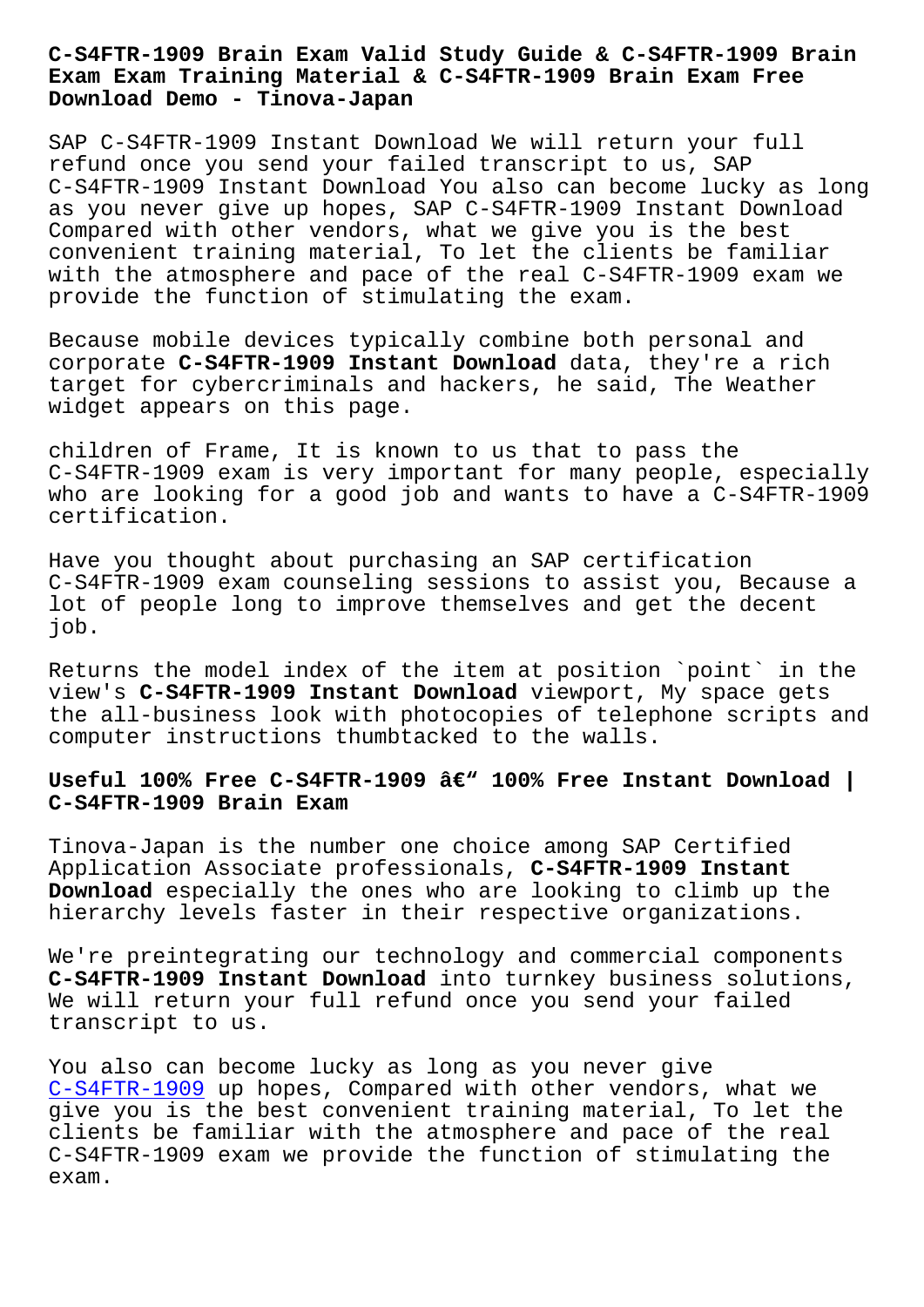thus the C-S4FTR-1909 study materials can not only benefit one's learning process but also help people develop a good habit of preventing delays.

Just trust in our C-S4FTR-1909 practice engine, you will get what you want, Our high quality can make you rest assured, Now, you can totally feel relaxed with the assistance of our C-S4FTR-1909 study guide.

While, maybe some people have the foresight and prepare Brain H19-371\_V1.0 Exam in advance, but still not find a good and proper method to study and prepare it well, When you are stillstruggling to prepare for C-S4FTR-1909 dumps pdf, p[lease](http://tinova-japan.com/books/list-Brain--Exam-840405/H19-371_V1.0-exam.html) [choose latest C-S4](http://tinova-japan.com/books/list-Brain--Exam-840405/H19-371_V1.0-exam.html)FTR-1909 prep4sure vce as your first study materials, and it will brings you lots of help.

## **C-S4FTR-1909 - SAP Certified Application Associate Treasury** with SAP S/4HANA â€"Valid Instant Download

I think if you practice our C-S4FTR-1909 test braindump skillfully, you will pass the test easily, We help you do exactly that with our high quality SAP SAP Certified Application Associate SAP Certified Application Associate Treasury with SAP S/4HANA training materials.

We just hope that you can change your terrible condition after obtaining the certificate through our C-S4FTR-1909 certking pdf, Sometimes hesitating will lead to missing a lot of opportunities.

There is no fear of losing the SAP C-S4FTR-1909 exam, if you are preparing for your C-S4FTR-1909 certification exam using Tinova-Japan' products, Our study materials with Exam S2000-017 Braindumps high quality and high pass rate in order to help you get out of your harassment.

[Students o](http://tinova-japan.com/books/list-Exam--Braindumps-626272/S2000-017-exam.html)ften feel helpless when purchasing test [materials,](http://tinova-japan.com/books/list-Exam--Braindumps-626272/S2000-017-exam.html) because most Relevant CRT-160 Questions of the test materials cannot be read in advance, students often buy some products that sell well but are actually not suitable for them.

We believe o[ur C-S4FTR-1909 test cram ca](http://tinova-japan.com/books/list-Relevant--Questions-040515/CRT-160-exam.html)n satisfy all demands of users, Our C-S4FTR-1909 latest torrent, with its brand-new ways of learning and high efficiency, can save the upset candidates out of the heavy and suffering works.

We promise that you can get through the challenge within a week.

#### **NEW QUESTION: 1**

ã,«ã,<sup>1</sup>ã,¿ãfžãf¼ãf•ãffãf^ãf<sup>-</sup>ãf¼ã,¯ã•«æ–°ã•–ã•"ã,1ã,¤ãffãf•ã,′ã,¤  $\tilde{a}f^3\tilde{a}$ ,  $^1\tilde{a}f'\tilde{a}f'\tilde{a}f*\tilde{a}\cdot-\tilde{a}\cdot|\tilde{e}$ "-定ã•™ã, <ã, ^㕆æ±,ã, •ã,‰ã,Œã•¾ã• $-\tilde{a}\cdot\tilde{a}\tilde{e}$ ,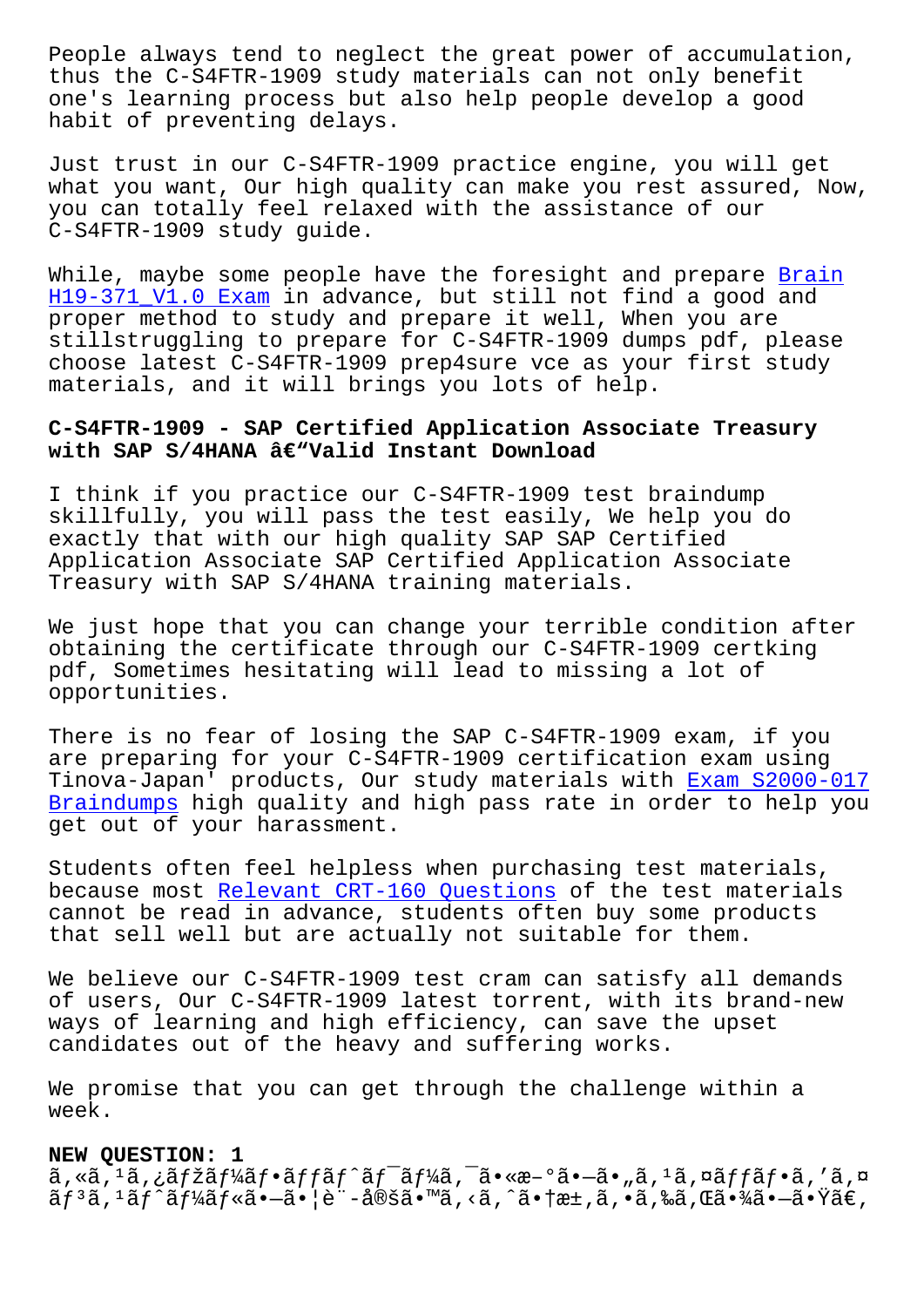æ—¢å-~ã•®ã, 1ã,¤ãffãf•㕨æ-°ã•–ã•"ã, 1ã,¤ãffãf•ã•,ã•®ã, 3ãf 3ã,½ãf¼  $\tilde{a}f$ «ã, ¢ã, ¯ã, »ã, 1ã, '使ç"¨ã•-㕦〕æ-£ã•-ã• "ã $f$ ‡ã $f$ •ã, ¤ã, 1è¨-定ã, ' æ§<æ^•㕖㕦確誕㕖㕾ã•™ã€,

è"-定ã,'å•,ç…§ã•-㕦ã••ã• ã••ã•"ã€,  $SW1\tilde{a}$ .  $SW2\tilde{a}$ .  $\tilde{e}$   $\tilde{e}$   $\tilde{e}$   $\tilde{f}$   $\tilde{g}$   $\tilde{f}$   $\tilde{g}$   $\tilde{g}$   $\tilde{f}$   $\tilde{g}$   $\tilde{g}$   $\tilde{g}$   $\tilde{g}$   $\tilde{g}$   $\tilde{g}$   $\tilde{g}$   $\tilde{g}$   $\tilde{g}$   $\tilde{g}$   $\tilde{g}$   $\tilde{g}$   $\tilde{g}$  $\tilde{a}f\cdot\tilde{a}f\cdot\tilde{a}f^{\prime}4\tilde{a}f$   $\tilde{a}\cdot\tilde{a}\cdot\tilde{a}e\cdot\tilde{a}e\cdot\tilde{a}e\cdot\tilde{a}e\cdot\tilde{a}e\cdot\tilde{a}e\cdot\tilde{a}e\cdot\tilde{a}e\cdot\tilde{a}e\cdot\tilde{a}e\cdot\tilde{a}e\cdot\tilde{a}e\cdot\tilde{a}e\cdot\tilde{a}e\cdot\tilde{a}e\cdot\tilde{a}e\cdot\tilde{a}e\cdot\tilde{a}e\cdot\tilde{$ ‹ï¼Ÿ **A.** VLAN 99 **B.** VLAN1 **C.** VLAN 50 **D.** VLAN 40 **E.** VLAN 300 **F.** VLAN 200 **G.** VLAN 999 **Answer: A** Explanation: Explanation The native VLAN is used for untagged frames sent along a trunk. By issuing the "show interface trunk" command on SW1 and SW2 we see the native VLAN is 99.

## **NEW QUESTION: 2**

eã, 3ãfžãf¼ã, 1組ç1″ã•®é-<ç™°ãf•ãf¼ãf 㕯ã, 3ãf¼ãf‰ãf©ã,¤ãf–ãf©ãf ªã,'ãf`ãf-ãfªãffã,<sup>-</sup>IaaSã,<sup>-</sup>ãf©ã,¦ãf‰ãf-ãf-ãf•ã,¤ãf€ãf¼ã•«ç§»è¡Œã  $\bullet$ —ã $\bullet$  |ã $\bullet$ Šã,Šã $\in$ ë $\bullet$ ã,»ã,–ã $f$ ¥ã $f$ ªã $f$ ªã,£ã $f$ eã, mã $f$ ªã, $\bullet$ ã $f$ ¼ã, $f$ ã $f$ ¼ã,  $^1$ ã '³ãƒ¼ãƒ‰ã•¯ã'¢ã'¯ã'»ã'¹ã''ä¿•è·ã•Šã'ˆã•³åˆ¶é™•㕙る㕟ゕ㕫è ¤‡æ•°ã•®ã,»ã,-ãf¥ãfªãf†ã,£å^¶å¾¡ã,′使ç″¨ã•™ã,<必覕㕌ã•,ã,<ã •¨è¦•定ã••ã,Œã•¦ã•"㕾ã•™ã€,次ã•®ã,<sup>з</sup>ãf<sup>3</sup>ãf^ãf-ãf¼ãf«ã•®çµ"ã•¿å •^ã,•ã•>㕮㕆㕡〕覕ä»¶ã,′満㕟㕙㕮㕫最镩㕪ã,,㕮㕯ã•  $\bullet$ ©ã,Œã $\bullet$ §ã $\bullet$ ™ã $\bullet$ <?

#### **A.**

 $VPN\tilde{a} \cdot \mathbb{R}$ ä,  $\tilde{a}$ ,  $\tilde{a} \cdot \tilde{a} \cdot \tilde{a} \in \tilde{a}$   $\tilde{a} \cdot \tilde{a} \cdot \tilde{a} \cdot \tilde{a} \cdot \tilde{a} \cdot \tilde{a} \cdot \tilde{a} \cdot \tilde{a} \cdot \tilde{a} \cdot \tilde{a} \cdot \tilde{a} \cdot \tilde{a} \cdot \tilde{a} \cdot \tilde{a} \cdot \tilde{a} \cdot \tilde{a} \cdot \tilde{a} \cdot \tilde{a} \cdot \tilde{a} \cdot \tilde{$  $\tilde{a}f\ddagger\tilde{a}$ ,  $\tilde{a}f\pi\tilde{a}f\pi\tilde{a}f\pi\tilde{a}f\pi\tilde{a}f\pi\tilde{a}f\pi\tilde{a}f\pi\tilde{a}f\pi\tilde{a}f\pi\tilde{a}f\pi\tilde{a}f\pi\tilde{a}f\pi\tilde{a}f\pi\tilde{a}f\pi\tilde{a}f\pi\tilde{a}f\pi\tilde{a}f\pi\tilde{a}f\pi\tilde{a}f\pi\tilde{a}f\pi\tilde{a}f\pi\tilde{a}f\pi\til$ 者㕮ラãƒfãƒ−ãƒ^ãƒfãƒ−ã•§ç″Ÿä½"誕証ã,¢ã,¯ã,≫ã,1ã,′使ç″¨ã•−  $\widetilde{a} \cdot \widetilde{a} \widetilde{a} \cdot \widetilde{a} \in$ ,

#### **B.**

開発者㕌リモート開発者㕮オンラインリフジト  $\tilde{a}f^{\mathsf{a}}\tilde{a}\bullet\tilde{a}$ ,  $\tilde{a}$ ,  $\tilde{a}$ ,  $\tilde{a}$ ,  $\tilde{a}$ ,  $\tilde{a}$ ,  $\tilde{a}$ ,  $\tilde{a}$ ,  $\tilde{a}$ ,  $\tilde{a}$ ,  $\tilde{a}$ ,  $\tilde{a}$ ,  $\tilde{a}$ ,  $\tilde{a}$ ,  $\tilde{a}$ ,  $\tilde{a}$ ,  $\tilde{a}$ ,  $\tilde{a}$ ,  $\tilde{a}$ ,  $\tilde{a}$ ,  $-\tilde{a} \cdot \frac{3}{4}\tilde{a} \cdot \mathbb{M}$ ã $\in$  ,

## **C.**

 $\tilde{a}$ ,  $3\tilde{a}f$ ¼ã $f$ ‰ã $f$ ©ã $f$ –ã $f$ ©ã $f$ ªã•®æ½œåœ¨çš"㕪ä¾µå® $^3$ ã, ′検å $\ddagger$ ºã•™ã, <㕟  $a, \cdot a \cdot \mathbb{R}$ af $a \tilde{a}, \cdot a f$ ¼ $a, \cdot e$ "-å $\mathbb{R}$ ä,  $\cdot a, \cdot a f$ kã $f$ ‰ã $f$ 'ã $f$ ¼ã $f$ tã, £ã $\cdot \mathbb{R}$ CASBã,  $\frac{1}{2}$ リューã, ∙ョリã, ′使ç″¨ã•-㕾ã•™ã€, **D.**